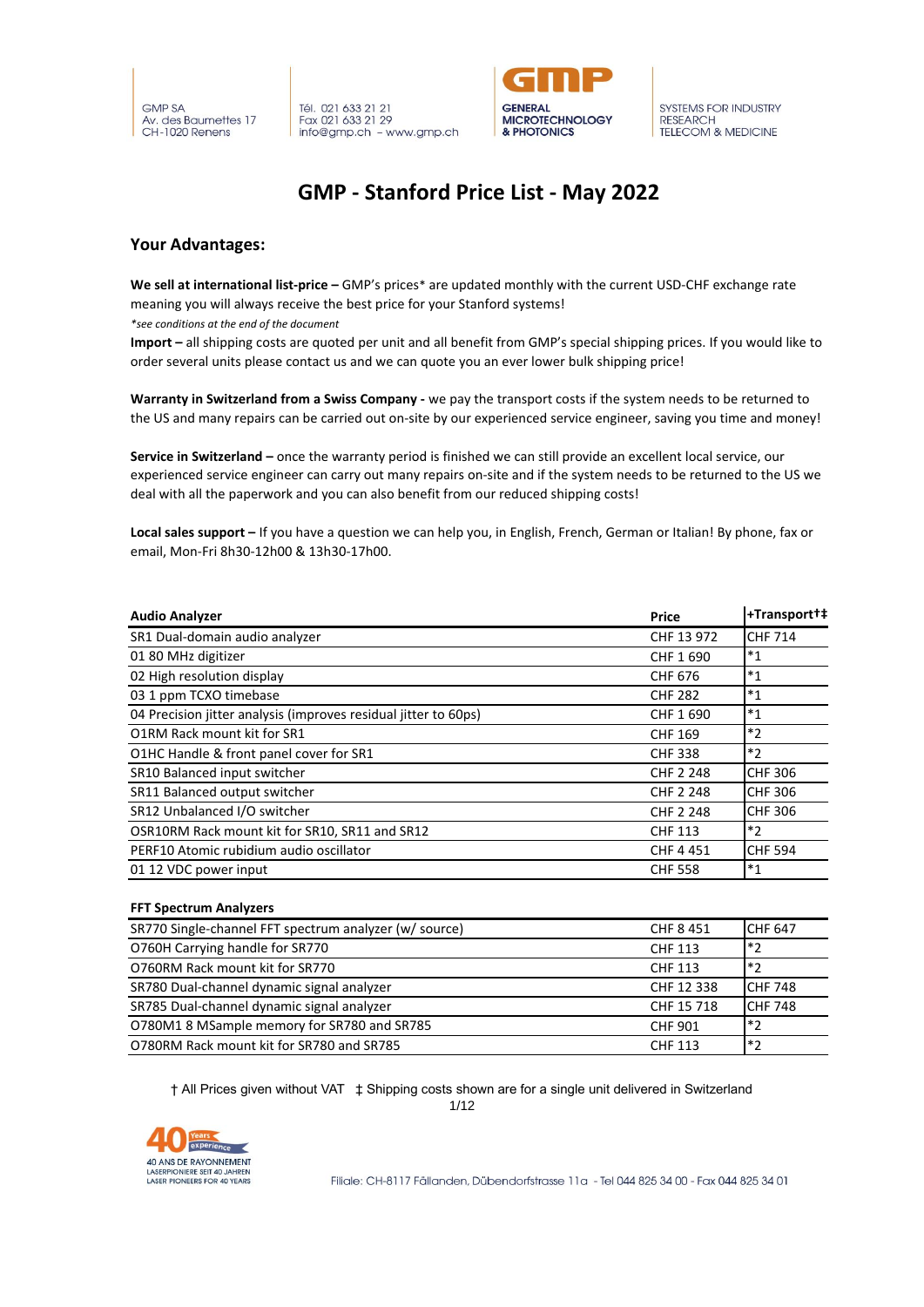



### **GMP - Stanford Price List - May 2022**

| <b>Synthesized Function Generators</b>         | <b>Price</b>   | +Transport+#   |
|------------------------------------------------|----------------|----------------|
| DS335 3 MHz function generator                 | CHF 1 572      | <b>CHF 417</b> |
| 01 GPIB and RS-232 interfaces                  | <b>CHF 558</b> | $^*1$          |
| 02 2 ppm TCXO timebase                         | <b>CHF 394</b> | $^*1$          |
| DS340 15 MHz function/arb generator            | CHF 1685       | <b>CHF 417</b> |
| 01 GPIB & RS-232 interfaces, arb software      | <b>CHF 558</b> | $*_{1}$        |
| 02 2 ppm TCXO timebase                         | <b>CHF 394</b> | $^*1$          |
| DS345 30 MHz function/arb generator            | CHF 1798       | <b>CHF 417</b> |
| 01 GPIB & RS-232 interfaces, arb software      | <b>CHF 558</b> | $*_{1}$        |
| 02 10 ppb high stability OCXO timebase         | <b>CHF 732</b> | $*_{1}$        |
| <b>O345RMD Double rack mount kit for DS3XX</b> | <b>CHF 113</b> | $*_{2}$        |
| O345RMS Single rack mount kit for DS3XX        | <b>CHF 113</b> | $*_{2}$        |
| DS360 Ultra-low distortion function generator  | CHF 3 488      | <b>CHF 594</b> |
| 03 10 MHz reference input for DS360            | <b>CHF 784</b> | $*_{1}$        |
| 0360RM Rack mount kit                          | <b>CHF 113</b> | $*_{2}$        |
| <b>RF Signal Generators</b>                    |                |                |
| SG382 2 GHz signal generator                   | CHF 4 394      | <b>CHF 417</b> |
| SG384 4 GHz RF signal generator                | CHF 6 648      | <b>CHF 417</b> |
| SG386 6 GHz signal generator                   | CHF 7 775      | <b>CHF 417</b> |
| 01 Rear-panel clock outputs (SMA connectors)   | <b>CHF 845</b> | $*_{1}$        |
| 02 8 GHz doubler & DC bias (SG384 or SG386)    | <b>CHF 845</b> | $*_{1}$        |
| 03 External I/Q modulation                     | <b>CHF 845</b> | $*_{1}$        |
| 04 Rubidium timebase                           | CHF 1972       | $^*1$          |
| RM2U-S Single rack mount kit                   | <b>CHF 113</b> | $*_{2}$        |
| RM2U-D Dual rack mount kit                     | <b>CHF 113</b> | $*2$           |
| SG392 2 GHz vector signal generator            | CHF 6 648      | <b>CHF 417</b> |
| SG394 4 GHz vector signal generator            | CHF 7 775      | <b>CHF 417</b> |
| SG396 6 GHz vector signal generator            | CHF 10 028     | <b>CHF 417</b> |
| 04 Rubidium timebase                           | CHF 1972       | $^*1$          |
| RM2U-S Single rack mount kit                   | <b>CHF 113</b> | $*2$           |
| RM2U-D Dual rack mount kit                     | <b>CHF 113</b> | $*_{2}$        |
| <b>Synthesized Clock Generator</b>             |                |                |
| CG635 Synthesized clock generator              | CHF 3 375      | <b>CHF 417</b> |
| 01 PRBS w/ comp. LVDS on SMA                   | <b>CHF 620</b> | $*_{1}$        |
| 02 OCXO timebase                               | <b>CHF 732</b> | $^*1$          |
| 03 Rubidium timebase                           | CHF 1972       | $^*1$          |
| CG640 CMOS (+5 Vcc) to 100 MHz receiver        | <b>CHF 446</b> | $*_{2}$        |
| CG641 CMOS (+3.3 Vcc) to 500 MHz receiver      | <b>CHF 446</b> | $*_{2}$        |
| CG642 CMOS (+2.5 Vcc) to 500 MHz receiver      | <b>CHF 446</b> | $*_{2}$        |
| CG643 PECL (+5 Vcc) to 2050 MHz receiver       | <b>CHF 446</b> | $*_{2}$        |
| CG644 PECL (+3.3 Vcc) to 2050 MHz receiver     | <b>CHF 446</b> | $*2$           |
| CG645 PECL (+2.5 Vcc) to 2050 MHz receiver     | <b>CHF 446</b> | $*2$           |

† All Prices given without VAT ‡ Shipping costs shown are for a single unit delivered in Switzerland 2/12

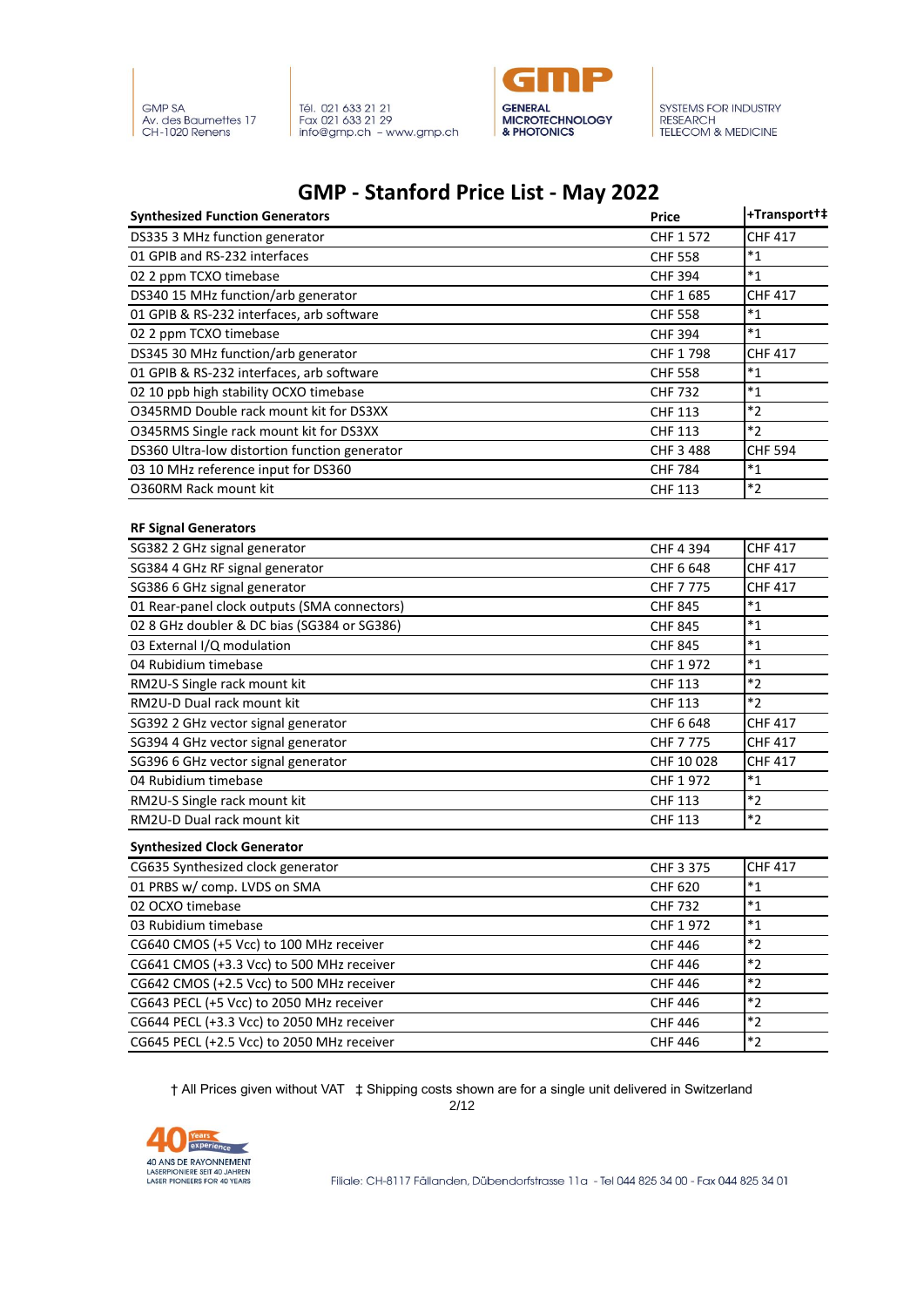



### **GMP - Stanford Price List - May 2022**

| <b>Synthesized Clock Generator (cont)</b> | <b>Price</b>   | +Transport+#  |
|-------------------------------------------|----------------|---------------|
| CG646 RF (+7 dBm) to 2050 MHz receiver    | <b>CHF 446</b> | *つ            |
| CG647 CML/NIM to 2050 MHz receiver        | <b>CHF 446</b> | $*2$          |
| CG648 ECL to 2050 MHz receiver            | <b>CHF 446</b> | $  * \rangle$ |
| CG649 LVDS to 2050 MHz receiver           | <b>CHF 446</b> | $*2$          |
| CG650 All ten receivers (CG640-CG649)     | CHF 2812       | $*_{2}$       |
| O635RMD Double rack mount kit             | <b>CHF 113</b> | *つ            |
| O635RMS Single rack mount kit             | <b>CHF 113</b> | $*_{2}$       |

#### **Frequency Standards / Oscillators**

| FS725 Benchtop rubidium frequency standard                | CHF 3 601      | <b>CHF 417</b> |
|-----------------------------------------------------------|----------------|----------------|
| 01 Distribution amplifier - 6 additional outputs          | <b>CHF 558</b> | $*_{1}$        |
| 02 Distribution amplifier - 12 additional outputs         | CHF 1 122      | $*_{1}$        |
| 03 Distribution amplifier - 18 additional outputs         | CHF 1685       | $*_{1}$        |
| O725RMD Double rack mount kit for FS725                   | <b>CHF 113</b> | $*2$           |
| O725RMS Single rack mount kit for FS725                   | <b>CHF 113</b> | $*2$           |
| FS730 Seven-channel distribution amplifier                | <b>CHF 845</b> | <b>CHF 417</b> |
| RM1U 1U dual rack mount                                   | <b>CHF 113</b> | $*2$           |
| FS735 Fourteen-channel distribution amplifier             | <b>CHF 958</b> | <b>CHF 417</b> |
| FS740 GPS time & frequency system                         | CHF 3 601      | <b>CHF 328</b> |
| 01 OCXO timebase                                          | <b>CHF 732</b> | $*_{1}$        |
| 02 Rubidium timebase                                      | CHF 1 803      | $*_{1}$        |
| Option A Five 10 MHz BNC outputs                          | <b>CHF 558</b> | $*_{1}$        |
| Option B Five sine/aux BNC outputs                        | <b>CHF 558</b> | $*_{1}$        |
| Option C Five pulse BNC outputs                           | <b>CHF 558</b> | $*_{1}$        |
| O740ANT1 GPS/GNSS antenna (indoor use)                    | <b>CHF 113</b> | $*2$           |
| O740ANT2 GPS/GNSS antenna & mouting kit (for outdoor use) | <b>CHF 732</b> | $*_{2}$        |
| O740RMS Single rack mount kit                             | <b>CHF 113</b> | $*2$           |
| O740RMD Double rack mount kit                             | <b>CHF 113</b> | $*2$           |
| FS752 GPS disciplined time & frequency standard           | CHF 2 535      | <b>CHF 328</b> |
| O740ANT1 GPS/GNSS antenna (indoor use)                    | <b>CHF 113</b> | $*_{2}$        |
| O740ANT2 GPS/GNSS antenna & mouting kit (for outdoor use) | <b>CHF 732</b> | $*2$           |
| PRS10 10 MHz rubidium oscillator                          | CHF 1 910      | <b>CHF 328</b> |
| PRBB Breakout connector board                             | <b>CHF 169</b> | $*_{2}$        |
| PRPS 24 VDC switching power supply                        | <b>CHF 169</b> | $*2$           |
| PRHS Benchtop heat sink                                   | <b>CHF 113</b> | $*2$           |
| PRMC D-type mating connector                              | <b>CHF 56</b>  | $*_{2}$        |
| FS710 10 MHz AGC distribution amplifier (7 channel)       | CHF 1 239      | <b>CHF 328</b> |

#### **Time Interval and Frequency Counters**

| SR620 Time interval/frequency counter | CHF 5 578        | <b>ICHF 594</b> |
|---------------------------------------|------------------|-----------------|
| 01 2 ppb high stability OCXO timebase | CHF 1070         | l*1             |
| SR625 SR620 w/ rubidium timebase      | <b>CHF 8 958</b> | <b>ICHF 594</b> |

† All Prices given without VAT ‡ Shipping costs shown are for a single unit delivered in Switzerland 3/12

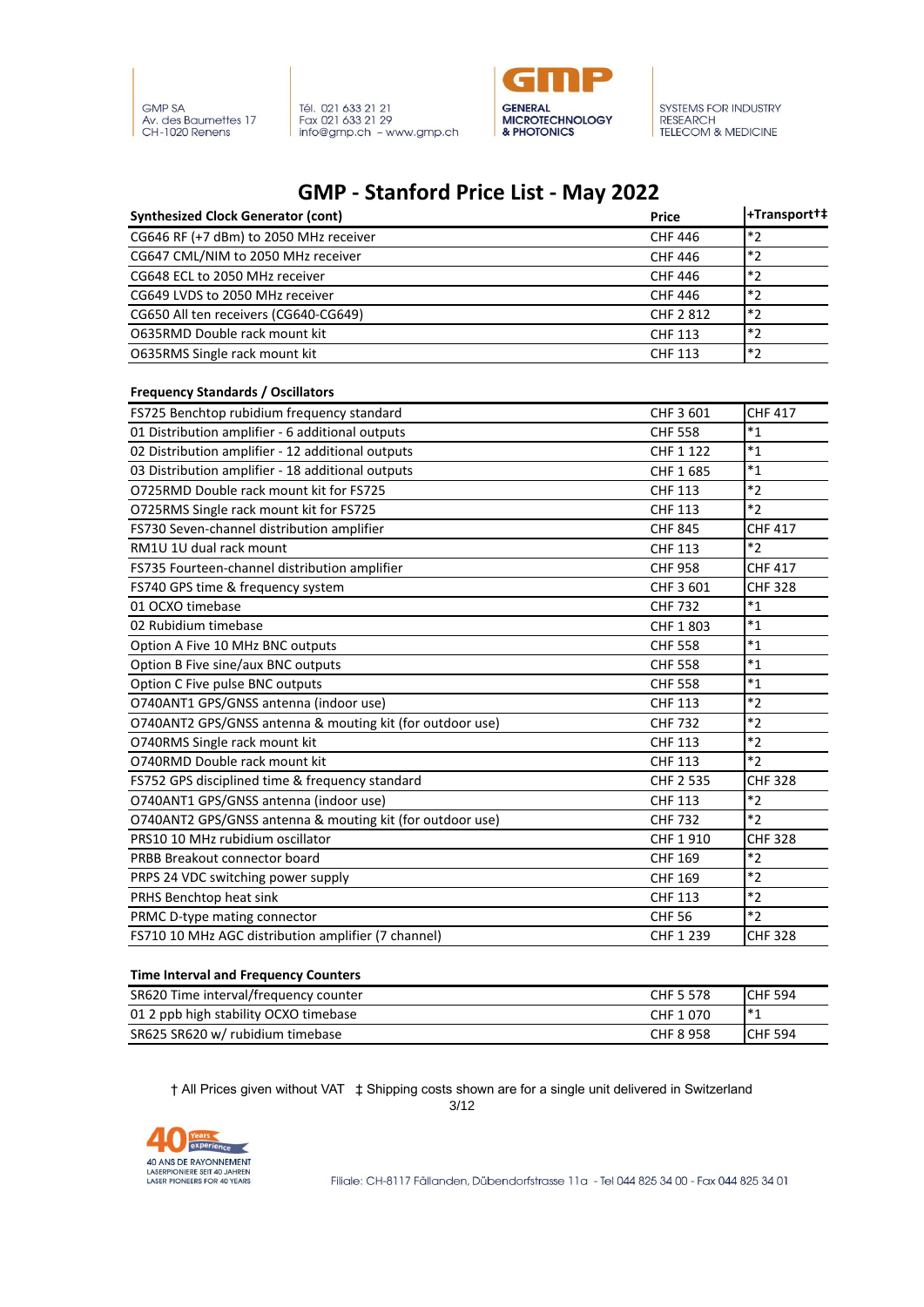

Tél. 021 633 21 21<br>Fax 021 633 21 29<br>info@gmp.ch – www.gmp.ch



SYSTEMS FOR INDUSTRY<br>RESEARCH<br>TELECOM & MEDICINE

### **GMP - Stanford Price List - May 2022**

| <b>LCR Meters</b>                                                                  | <b>Price</b>   | +Transport+#   |
|------------------------------------------------------------------------------------|----------------|----------------|
| SR715 10 kHz LCR meter (with RS-232)                                               | CHF 1460       | <b>CHF 439</b> |
| SR720 100 kHz LCR meter (with RS-232, GPIB and parts handler interfaces for SR7XX) | CHF 1 685      | <b>CHF 439</b> |
| SR726 Kelvin clips                                                                 | <b>CHF 563</b> | $*_{2}$        |
| SR727 Surface mount tweezers                                                       | <b>CHF 338</b> | $*_{2}$        |
| SR728 Four-wire BNC adapter                                                        | <b>CHF 338</b> | $*2$           |
| O727RT 2 pairs of replacement tips for SR727                                       | <b>CHF 113</b> | $*_{2}$        |
| O715RAA Replacement axial adapters (2 pair)                                        | <b>CHF 113</b> | $*_{2}$        |
| O715RRF Replacement radial fixture                                                 | <b>CHF 113</b> | $*_{2}$        |
| <b>Dual Channel Programmable Filters</b>                                           |                |                |
| SR640 Two-channel low pass filter                                                  | CHF 4 051      | <b>CHF 594</b> |
| SR645 Two-channel high pass filter                                                 | CHF 4 051      | <b>CHF 594</b> |
| SR650 One high, one low pass filter                                                | CHF 4 051      | <b>CHF 594</b> |
| 01 High current output for SR6XX filters                                           | <b>CHF 225</b> | $*_{1}$        |
| <b>Thermocouple Monitor</b>                                                        |                |                |
| SR630 16-channel thermocouple monitor                                              | CHF 1 685      | <b>CHF 417</b> |
| O630KF1 K-type thermocouples, 5 ft., fiberglass, qty. 5                            | <b>CHF 113</b> | $*_{2}$        |
| O630KF2 K-type thermocouples, 10 ft., fiberglass, qty. 5                           | <b>CHF 113</b> | $*_{2}$        |
| O630KT1 K-type thermocouples, 5 ft., teflon, qty. 5                                | <b>CHF 113</b> | $*_{2}$        |
| O630KT2 K-type thermocouples, 10 ft., teflon, qty. 5                               | <b>CHF 113</b> | $*_{2}$        |
| O630RMD Double rack mount kit                                                      | <b>CHF 113</b> | $*_{2}$        |
| O630RMS Single rack mount kit                                                      | <b>CHF 113</b> | $*_{2}$        |
| Digital Delay / Pulse Generator                                                    |                |                |
| DG645 Four-channel digital delay generator                                         | CHF 5 291      | <b>CHF 417</b> |
| 01 Eight delay channels (5 V)                                                      | CHF 1070       | $*_{1}$        |
| 02 Eight delay channels (30 V)                                                     | CHF 1070       | $*_{1}$        |
| 03 Combinatorial outputs                                                           | CHF 1070       | $*_{1}$        |
| 04 OCXO timebase                                                                   | CHF 1070       | $*_{1}$        |
| 05 Rubidium timebase                                                               | CHF 1972       | $*1$           |
| O645RMS Single rack mount kit                                                      | <b>CHF 113</b> | $*2$           |
| <b>O645RMD Dual rack mount kit</b>                                                 | <b>CHF 113</b> | $*_{2}$        |
| SRD1 Fast rise time module (100 ps)                                                | <b>CHF 282</b> | $*2$           |
| DG535 Digital delay / pulse generator (with GPIB)                                  | CHF 4 727      | <b>CHF 439</b> |
| 02+/-32 volt rear panel outputs                                                    | <b>CHF 732</b> | $^*1$          |
| 03 1 ppm TCXO timebase                                                             | <b>CHF 394</b> | $*_{1}$        |
| 06 Trigger inhibit input                                                           | <b>CHF 282</b> | $*_{1}$        |
| SRD1 Fast rise time module (100 ps)                                                | <b>CHF 282</b> | $*2$           |
| /4B 100 ps fall time module                                                        | <b>CHF 282</b> | $*_{2}$        |
| /4C Bias Tee (used with opt. 02 & O4A or O4B)                                      | <b>CHF 113</b> | $*2$           |
| /5 Dual rack mount tray                                                            | CHF 169        | $*_{2}$        |
| DB64 Coax delay box                                                                | <b>CHF 784</b> | <b>CHF 328</b> |
| RM1U 1U dual rack mount                                                            | <b>CHF 113</b> | <b>CHF 373</b> |

† All Prices given without VAT ‡ Shipping costs shown are for a single unit delivered in Switzerland

4/12

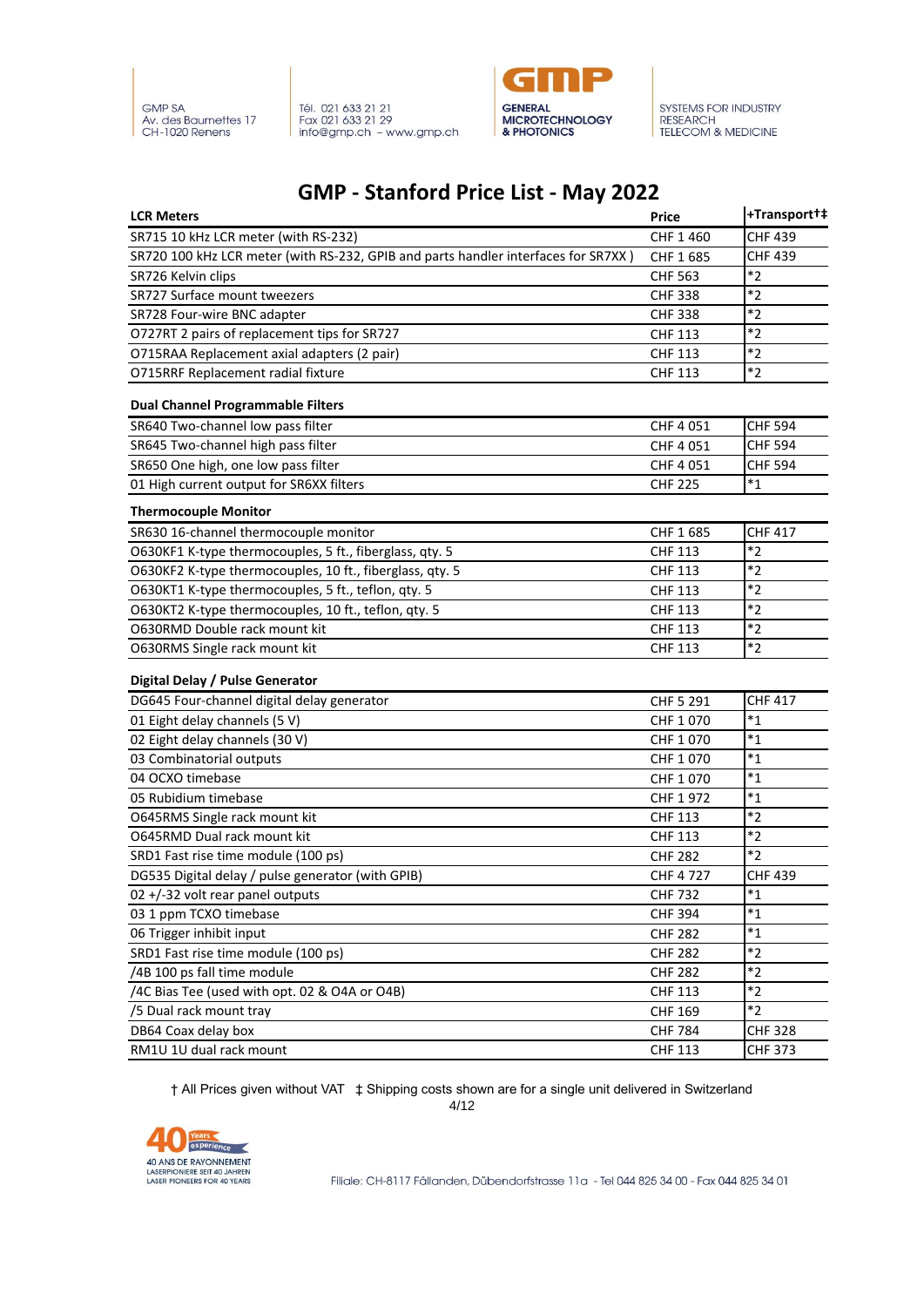



## **GMP - Stanford Price List - May 2022**

| Gated Integrators / Boxcar Averagers (NIM Modules) | <b>Price</b>     | +Transport+‡   |
|----------------------------------------------------|------------------|----------------|
| SR200 Gate scanner for SR250 and SR255             | CHF 1 127        | <b>CHF 328</b> |
| SR235 Analog math processor                        | CHF 1690         | <b>CHF 328</b> |
| SR240A 350 MHz preamplifier (4 channel)            | CHF 1 127        | <b>CHF 328</b> |
| SR245 Computer interface (GPIB and RS-232)         | CHF 1690         | <b>CHF 328</b> |
| SR250 Gated integrator                             | CHF 3 370        | <b>CHF 328</b> |
| SR255 Fast sampler                                 | CHF 3 370        | <b>CHF328</b>  |
| SR272 Data acquisition Windows software            | <b>CHF 563</b>   | $*_{2}$        |
| SR275 Display module (without power supply)        | <b>CHF 901</b>   | <b>CHF 328</b> |
| SR280 NIM mainframe & display (with power supply)  | <b>CHF 2 254</b> | <b>CHF 350</b> |

#### **Lock-In Amplifiers**

| SR510 Single phase lock-in (w/ RS-232)              | <b>CHF 2 812</b> | <b>CHF 594</b> |
|-----------------------------------------------------|------------------|----------------|
| SR530 Dual phase lock-in (w/ RS-232)                | <b>CHF 3 375</b> | <b>CHF 632</b> |
| 01 GPIB computer interface                          | CHF 1 122        | $*_{1}$        |
| Internal oscillator                                 | CHF 1 122        | $*_{1}$        |
| SR810 DSP single phase lock-in                      | CHF 4 789        | <b>CHF 647</b> |
| SR830 DSP dual phase lock-in                        | CHF 5 916        | <b>CHF 647</b> |
| SR860 500kHz lock-in amplifier                      | CHF 7 319        | <b>CHF 647</b> |
| SR865A 4 MHz lock-in amplifier                      | <b>CHF 8 958</b> | <b>CHF 484</b> |
| SR844 200 MHz lock-in                               | CHF 9 521        | <b>CHF 647</b> |
| SR850 DSP dual phase lock-in                        | CHF 10 704       | <b>CHF 647</b> |
| O850H Carrying handle kit                           | <b>CHF 113</b>   | $*_{2}$        |
| SR124 200 kHz single-phase analog lock-in amplifier | <b>CHF 7831</b>  | <b>CHF 572</b> |
| SR2124 200 kHz dual-phase analog lock-in amplifier  | <b>CHF 8 958</b> | <b>CHF 572</b> |
| SX199 Remote optical interface unit for SR124       | CHF 1685         | $*_{2}$        |
| O100SX 3 meter fiber optic cable for SX199          | <b>CHF 87</b>    | $*2$           |
| O100SXL 10 meter fiber optic cable for SX199        | <b>CHF 113</b>   | $*_{2}$        |

#### **Preamplifiers**

| SR560 Low-noise voltage preamplifier                 | CHF 3 037      | <b>CHF 417</b> |
|------------------------------------------------------|----------------|----------------|
| SR570 Low-noise current preamplifier                 | CHF 3 099      | <b>CHF 417</b> |
| O560RMD Double rack mount kit for SR5XX              | <b>CHF 113</b> | $*2$           |
| O560RMS Single rack mount kit for SR5XX              | <b>CHF 113</b> | $*2$           |
| O560SB Spare battery set (3 batteries) for SR5XX     | <b>CHF 225</b> | $*2$           |
| SR445A 350 MHz preamplifier (4 ch.)                  | CHF 1 572      | <b>CHF 328</b> |
| RM1U 1U dual rack mount                              | <b>CHF 113</b> | <b>CHF 373</b> |
| SR550 Lock-in voltage preamp. (100 MOhm, 3.6 nV/vHz) | <b>CHF 845</b> | <b>CHF 328</b> |
| SR552 Lock-in voltage preamp. (100 kOhm, 1.4 nV/vHz) | <b>CHF 845</b> | <b>CHF 328</b> |
| SR554 Lock-in transformer preamp. (0.091 nV/vHz)     | CHF 1352       | <b>CHF 328</b> |
| SR555 Current preamplifier (1 V/µA)                  | CHF 1 234      | <b>CHF 328</b> |
| SR556 Current preamplfier (1 V/nA)                   | CHF 1 234      | <b>CHF 328</b> |

† All Prices given without VAT ‡ Shipping costs shown are for a single unit delivered in Switzerland 5/12

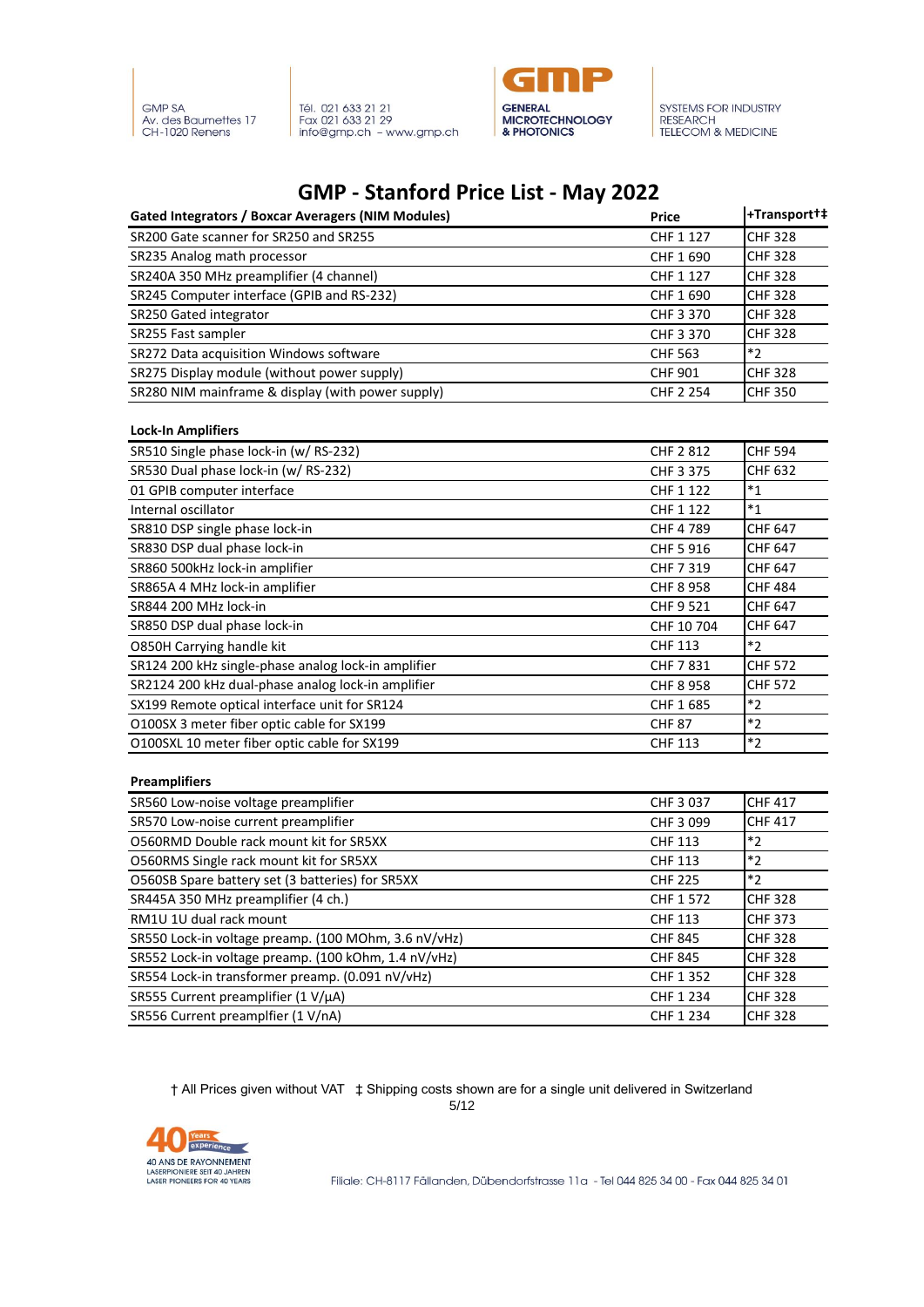



# **GMP - Stanford Price List - May 2022**

| <b>Sources</b>                                            | <b>Price</b>     | +Transport+‡   |
|-----------------------------------------------------------|------------------|----------------|
| CS580 Voltage controlled I-source (w/6 ft Triax cable)    | CHF 3 375        | <b>CHF 328</b> |
| O100TX 6ft. replacement Triax cable                       | <b>CHF 446</b>   | $*_{2}$        |
| O580RMS single rack mount kit                             | <b>CHF 113</b>   | $*_{2}$        |
| O580RMD double rack mount kit                             | <b>CHF 113</b>   | $*2$           |
| DC205 Precision DC voltage source                         | <b>CHF 2 248</b> | <b>CHF 328</b> |
| O205RMS single rack mount kit                             | <b>CHF 113</b>   | $*_{2}$        |
| O205RMD double rack mount kit                             | <b>CHF 113</b>   | $*_{2}$        |
| <b>Optical Chopper</b>                                    |                  |                |
| SR540 Optical chopper (with 5/6 and 25/30 slot blades)    | CHF 1 572        | <b>CHF 328</b> |
| O5402530 25/30 dual-slot replacement blade                | <b>CHF 56</b>    | $*_{2}$        |
| O54030 30-slot replacement blade                          | <b>CHF 56</b>    | $*2$           |
| O5405 5-slot replacement blade                            | <b>CHF 56</b>    | $*_{2}$        |
| O54056 5/6 dual-slot replacement blade                    | <b>CHF 56</b>    | $*_{2}$        |
| O540RCH Replacement chopper head                          | <b>CHF 507</b>   | $*_{2}$        |
| <b>Laser Shutter</b>                                      |                  |                |
| SR470 Shutter controller                                  | CHF 1798         | <b>CHF 417</b> |
| SR474 4-ch. shutter driver                                | CHF 1798         | <b>CHF 417</b> |
| O470RMS Single rack mount kit for SR470 and SR474         | <b>CHF 113</b>   | $*2$           |
| O470RMD Double rack mount kit for SR470 and SR474         | <b>CHF 113</b>   | $*_{2}$        |
| SR475 Shutter head (100 Hz)                               | <b>CHF 845</b>   | $*_{2}$        |
| <b>Laser Diode Controller</b>                             |                  |                |
| LDC500 Laser diode controller (w/ temperature controller) | CHF 3 037        | <b>CHF 484</b> |
| LDC501 Laser diode controller (w/ temperature controller) | CHF 3 037        | <b>CHF 484</b> |
| LDC502 Laser diode controller (w/ temperature controller) | CHF 3 375        | <b>CHF 484</b> |
| O500RM Dual rack mount tray for LDC500 and LDC501         | <b>CHF 169</b>   | $*_{2}$        |
| O500C1 6' laser diode cable with flying leads             | <b>CHF 169</b>   | $*_{2}$        |
| O500C2 6' TEC cable with flying leads                     | <b>CHF 169</b>   | $*_{2}$        |
| O500C3 6 foot laser diode cable with mating D connector   | <b>CHF 169</b>   | $*_{2}$        |
| O500C4 6 foot TEC cable with mating D connector           | <b>CHF 169</b>   | $*_{2}$        |
| O500C5 12' laser diode cable with mating D connector      | <b>CHF 169</b>   | $*_{2}$        |
| O500C6 12' TEC cable with mating D connector              | CHF 169          | $*_{2}$        |
| <b>High Voltage Power Supplies</b>                        |                  |                |
| PS310 1.25 kV DC power supply, 25W                        | CHF 1910         | <b>CHF 373</b> |
| PS325 2.5 kV DC power supply, 25W                         | CHF 2023         | <b>CHF 373</b> |
| PS350 5.0 kV DC power supply, 25W                         | CHF 2 136        | <b>CHF 373</b> |
| 01 GPIB computer interface for PS3XX                      | CHF 671          | $^*1$          |
| O2D Double rack mount kit for PS3XX                       | <b>CHF 113</b>   | $*2$           |
| O2S Single rack mount kit for PS3XX                       | <b>CHF 113</b>   | $*_{2}$        |
| O3A SHV to SHV coaxial cable, 10 ft.                      | <b>CHF 169</b>   | $*_{2}$        |
| O3B SHV to MHV coaxial cable, 10 ft.                      | <b>CHF 169</b>   | $*_{2}$        |

† All Prices given without VAT ‡ Shipping costs shown are for a single unit delivered in Switzerland 6/12

Vears **40 ANS DE RAYONNEMENT<br>LASERPIONIERE SEIT 40 JAHREN<br>LASER PIONEERS FOR 40 YEARS**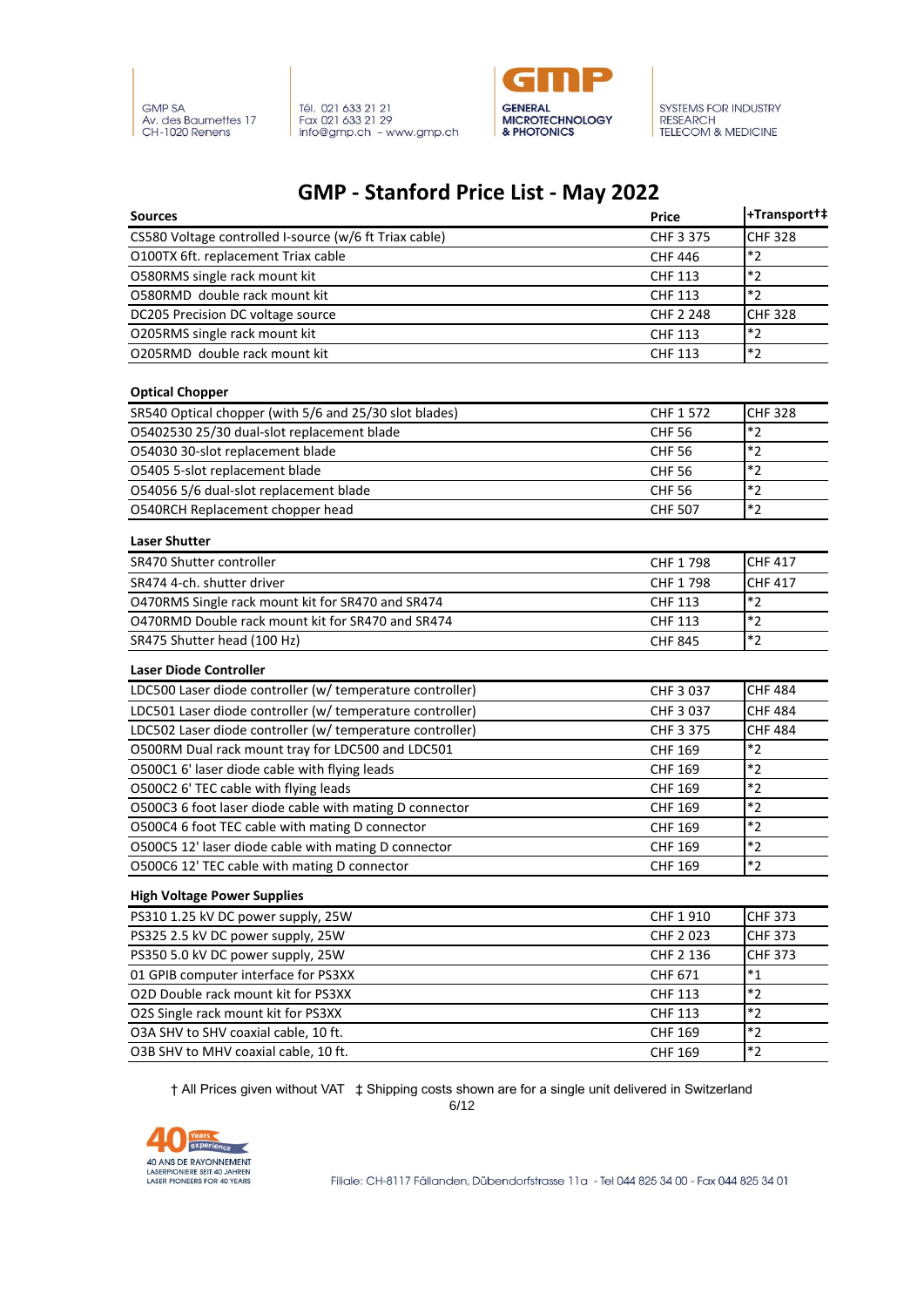



### **GMP - Stanford Price List - May 2022**

| <b>High Voltage Power Supplies (cont.)</b>                 | <b>Price</b>   | +Transport+#   |
|------------------------------------------------------------|----------------|----------------|
| PS355 -10 kV supply with GPIB and RS-232                   | CHF 3 493      | <b>CHF 417</b> |
| PS365 +10 kV supply with GPIB and RS-232                   | CHF 3 493      | <b>CHF 417</b> |
| /3C 10 kV-SHV to open-ended cable, 10 ft.                  | <b>CHF 558</b> | $*_{2}$        |
| /3D 10 kV-SHV to 10 kV-SHV cable, 10 ft.                   | <b>CHF 784</b> | $*_{2}$        |
| PS370 -20 kV supply with GPIB and RS-232                   | CHF 3 493      | <b>CHF 417</b> |
| PS375 +20 kV supply with GPIB and RS-232                   | CHF 3 493      | <b>CHF 417</b> |
| /3E 20 kV-SHV to open-ended cable, 10 ft.                  | <b>CHF 896</b> | $*_{2}$        |
| /3F 20 kV-SHV to 20 kV-SHV cable, 10 ft.                   | CHF 1 009      | $*_{2}$        |
| O300RMS Single rack mount kit (PS355, PS365, PS370, PS375) | <b>CHF 113</b> | $*_{2}$        |
| O300RMD Double rack mount (PS355, PS365, PS370, PS375)     | <b>CHF 113</b> | $*_{2}$        |

#### **Small Instrumentation Modules (SIM)**

| SIM900 Mainframe with RS-232 computer interface      | CHF 1798       | <b>CHF 484</b> |
|------------------------------------------------------|----------------|----------------|
| 01 GPIB computer interface                           | CHF 671        | $*_{1}$        |
| <b>O900RM Rack mount kit for SIM900</b>              | <b>CHF 113</b> | $*2$           |
| SIM910 JFET preamplifier (100 MOhm, 4 nV/vHz)        | CHF 1 347      | <b>CHF 197</b> |
| SIM911 BJT preamplifier (100 kOhm, 1.8 nV/vHz)       | CHF 1 347      | <b>CHF 197</b> |
| SIM914 350 MHz preamplifier, (500hm, 6.4 nV/vHz)     | CHF 1 347      | <b>CHF 197</b> |
| SIM918 Precision current preamplifier                | CHF 2023       | <b>CHF 197</b> |
| SIM921 AC resistance bridge (1 mO to 100 MO)         | CHF 2 812      | <b>CHF 328</b> |
| SIM922 Diode temperature monitor                     | CHF 1 347      | <b>CHF 328</b> |
| SIM922A Diode temperature monitor with analog output | CHF 1 347      | <b>CHF 328</b> |
| SIM923 Platinum RTD monitor                          | CHF 1 347      | <b>CHF 328</b> |
| SIM923A Platinum RTD monitor with analog output      | CHF 1 347      | <b>CHF 328</b> |
| SIM923B Platinum RTD monitor (special LLNL unit)     | CHF 1 009      | <b>CHF 328</b> |
| SIM925 Octal 4-wire multiplexer                      | CHF 1 347      | <b>CHF 328</b> |
| SIM928 Rechargeable isolated voltage source          | CHF 1 572      | <b>CHF 328</b> |
| O928BRA SIM928 replacement battery                   | <b>CHF 451</b> | $*2$           |
| SIM940 Rubidium frequency standard                   | CHF 2 535      | <b>CHF 328</b> |
| SIM954 Dual-channel 300 MHz inverting amplifier      | CHF 1 347      | <b>CHF 328</b> |
| SIM960 100 kHz analog PID controller                 | CHF 2085       | <b>CHF 328</b> |
| SIM964 1 MHz analog limiter                          | CHF 1 347      | <b>CHF 328</b> |
| SIM965 Bessel and Butterworth filter                 | CHF 1 572      | <b>CHF 328</b> |
| SIM970 Four-channel digital voltmeter                | CHF 2023       | <b>CHF 328</b> |
| SIM980 Analog summing amplifier                      | CHF 1 460      | <b>CHF 328</b> |
| SIM983 Scaling amplifier                             | CHF 1 460      | <b>CHF 328</b> |
| SIM984 Isolation amplifier                           | CHF 1 460      | <b>CHF 328</b> |
| SIM9B1 Blank single-wide SIM module                  | <b>CHF 169</b> | $*_{2}$        |
| SIM9B2 Blank double-wide SIM module                  | <b>CHF 256</b> | $*_{2}$        |

#### **Photon Counters**

| SR400                                               | 028 | 594        |
|-----------------------------------------------------|-----|------------|
| Dual-channel gated photon counter                   | CHF | <b>CHE</b> |
| SR445A 350 MHz preamplifier<br><sup>.</sup> (4 ch., | าµ⊧ | <b>HF</b>  |

† All Prices given without VAT ‡ Shipping costs shown are for a single unit delivered in Switzerland

7/12

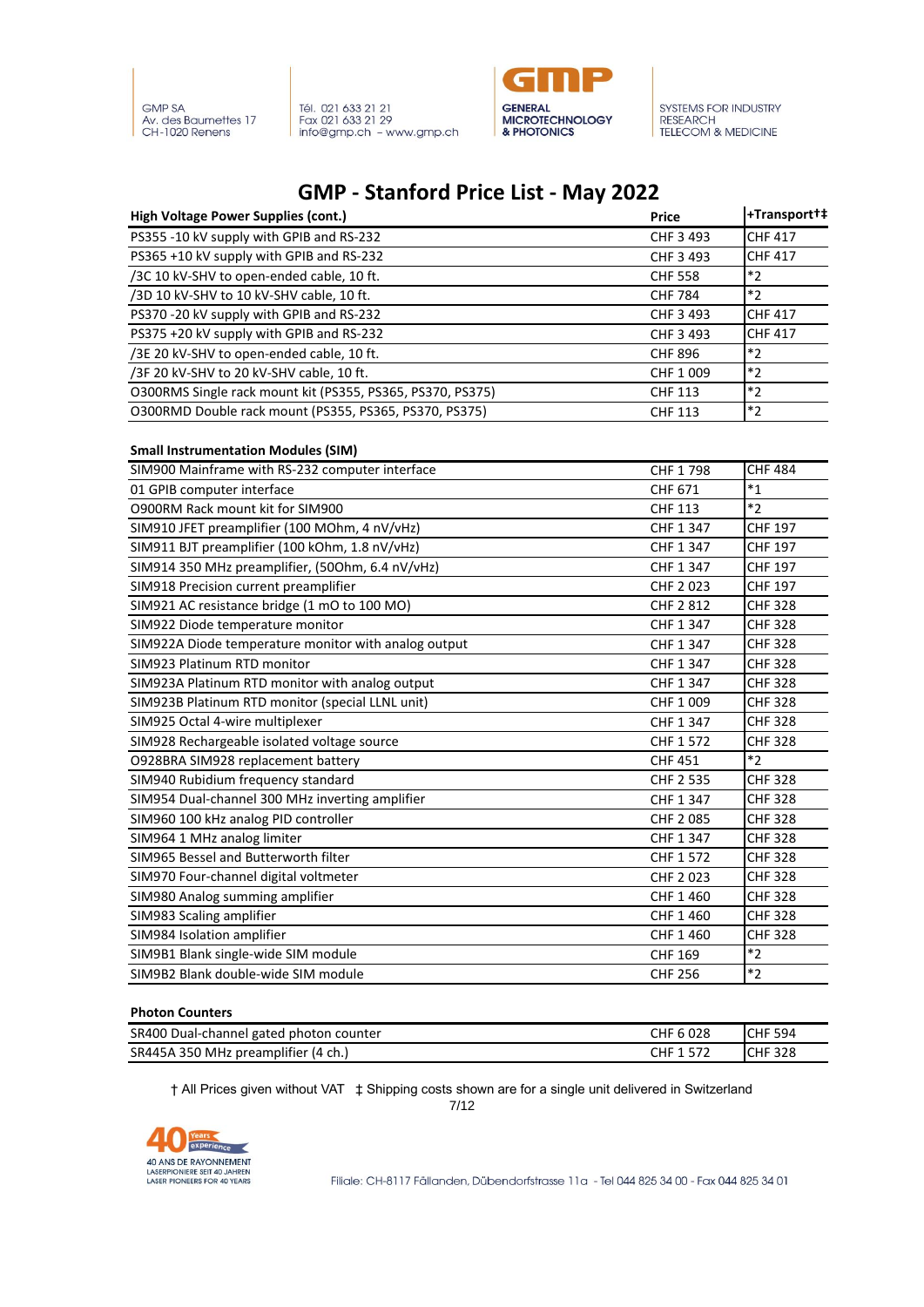



## **GMP - Stanford Price List - May 2022**

| <b>Melting Point Apparatus</b>                                | <b>Price</b>     | +Transport+‡      |
|---------------------------------------------------------------|------------------|-------------------|
| MPA100 Melting point apparatus (with USB & software)          | CHF 3713         | <b>CHF 417</b>    |
| MPA161 Melting point apparatus for students                   | <b>CHF 983</b>   | <b>CHF 417</b>    |
| O100MPC Capillaries (300 pcs.)                                | <b>CHF 169</b>   | $*_{2}$           |
| <b>O100MPS Melting point standards</b>                        | <b>CHF 558</b>   | $*2$              |
| O100P Printer with cable and paper (MPA100 only)              | CHF 671          | <b>CHF 417</b>    |
| <b>Quartz Crystal Microbalance</b>                            |                  |                   |
| QCM200 Includes controller, oscillator, holder and 3 crystals | CHF 3 375        | <b>CHF 328</b>    |
| O100CCB Crystal cleaning basket                               | <b>CHF 282</b>   | $*_{2}$           |
| O100FC Flow cell                                              | <b>CHF 446</b>   | $*_{2}$           |
| O100RXO Replacement crystal oscillator electronics module     | <b>CHF 446</b>   | $*_{2}$           |
| O100RH Replacement crystal holder                             | <b>CHF 446</b>   | $*2$              |
| O100RX1 Chrome/gold crystals (qty. 10)                        | <b>CHF 558</b>   | $*_{2}$           |
| O100RX3 Titanium/gold crystals (qty. 10)                      | CHF 671          | $*_{2}$           |
| O100RX4 Titanium/platinum crystals (qty. 10)                  | <b>CHF 784</b>   | $*_{2}$           |
| <b>Programmable Temperature Controllers</b>                   |                  |                   |
| CTC100 Cryogenic Temperature Controller                       | CHF 3 263        | <b>CHF 647</b>    |
| 01 GPIB interface (replaces RS-232)                           | <b>CHF 558</b>   | $^*1$             |
| O100CTRM Rack mount tray for CTC100                           | <b>CHF 169</b>   | $*2$              |
| PTC10 Programmable temperature controller                     | <b>CHF 2 248</b> | <b>CHF 647</b>    |
| 01 GPIB interface                                             | CHF 671          | $^*1$             |
| O10RM Rack mount kit for PTC10                                | <b>CHF 113</b>   | $*_{2}$           |
| PTC320 Thermistor/Diode/RTD reader                            | <b>CHF 896</b>   | $*_{2}$           |
| PTC321 4-ch. Pt RTD card                                      | <b>CHF 896</b>   | $*_{2}$           |
| PTC322 4-ch. Pt RTD card (single slot only)                   | <b>CHF 896</b>   | $*_{2}$           |
| PTC323 2 channel thermistor/diode/RTD                         | CHF 1 296        | $*_{2}$           |
| PTC330E 4-ch. E-type thermocouple card                        | CHF 1 122        | $*_{2}$           |
| PTC330J 4-ch. J-type thermocouple card                        | CHF 1 122        | $*_{2}$           |
| PTC330K 4-ch. K-type thermocouple card                        | CHF 1 122        | $\boldsymbol{*2}$ |
| PTC330N 4 channel N-type thermocouple reader                  | CHF 1 122        | $*_{2}$           |
| PTC330T 4-ch. T-type thermocouple card                        | CHF 1 122        | $*2$              |
| PTC420 600 W AC ouptut card                                   | CHF 671          | $*_{2}$           |
| PTC430 50 W DC output card                                    | <b>CHF 784</b>   | $*_{2}$           |
| PTC431 100 W DC output card                                   | <b>CHF 845</b>   | $*_{2}$           |
| PTC440 TEC driver                                             | <b>CHF 845</b>   | $*_{2}$           |

#### **Nitrogen Laser**

| NL100 Nitrogen<br>Taser       | 701<br>U4 | 439   |
|-------------------------------|-----------|-------|
| O100RC                        | ב45 '     | 439   |
| . Replacement laser cartridge | CHF       | ,CHF∶ |

† All Prices given without VAT ‡ Shipping costs shown are for a single unit delivered in Switzerland 8/12



Filiale: CH-8117 Fällanden, Dübendorfstrasse 11a - Tel 044 825 34 00 - Fax 044 825 34 01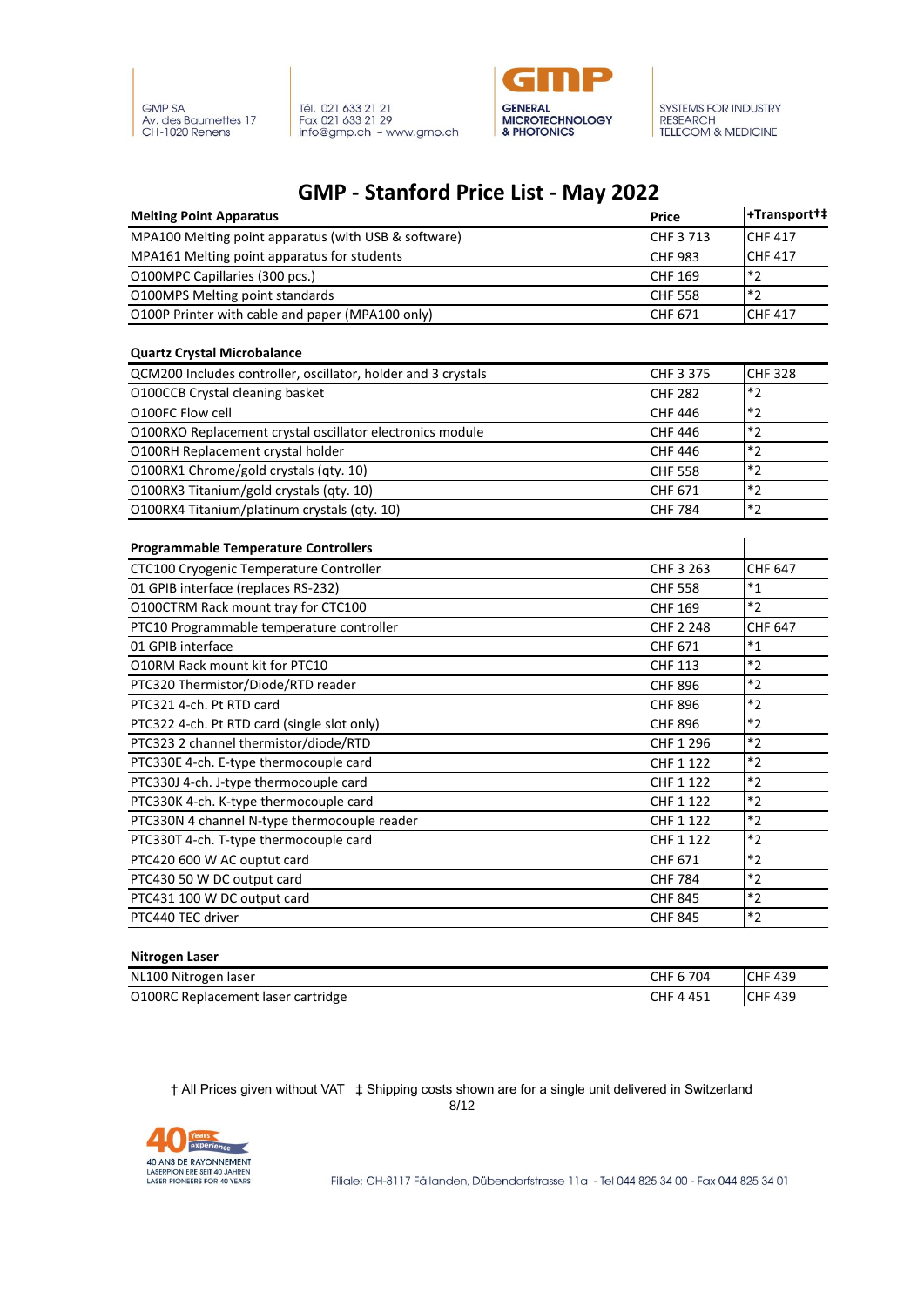



### **GMP - Stanford Price List - May 2022**

| <b>Potentiostat / Galvanostat</b>                                                  | <b>Price</b>     | +Transport+    |
|------------------------------------------------------------------------------------|------------------|----------------|
| EC301 30 V / 1 A potentiostat / galvanostat                                        | CHF 10 131       | <b>CHF 748</b> |
| O100BST 5 amp (100W) power booster for EC301                                       | CHF 3 944        | $*_{1}$        |
| O200BST 10 amp (200W) power booster for EC301                                      | CHF 4 507        | $*_{1}$        |
| O400BST 20 amp (400W) power booster for EC301                                      | CHF 6761         | $*_{1}$        |
| <b>Binary Gas Analyzers</b>                                                        |                  |                |
| BGA244 Process gas analyzer (w/ 1/8 inch female NPT)                               | CHF 4 451        | <b>CHF 647</b> |
| BGA244E BGA244 in IP-67 rated enclosure (w/ 1/8 inch NPT)                          | CHF 4 901        | <b>CHF 647</b> |
| BGA244HP Process gas analyzer (w/ welded 1/4 inch male VCR)                        | CHF 5 296        | <b>CHF 647</b> |
| BGA-24 Universal +24 V power supply                                                | <b>CHF 113</b>   | $*_{1}$        |
| BGA-S Acrylic shield to protect display                                            | <b>CHF 56</b>    | $*_{1}$        |
| BGA-M Metal cover to replace display                                               | <b>CHF 56</b>    | $*_{1}$        |
|                                                                                    |                  |                |
| <b>Residual Gas Analyzers</b><br>RGA100 100 amu RGA (with RS-232 cable & software) | <b>CHF 4 225</b> | <b>CHF 417</b> |
| RGA200 200 amu RGA (with RS-232 cable & software)                                  | CHF 5 578        | <b>CHF 417</b> |
| RGA300 300 amu RGA (with RS-232 cable & software)                                  | CHF 7 831        | <b>CHF 417</b> |
| 01 Electron multiplier (EM)                                                        | CHF 1 690        | $*_{1}$        |
| 02 Built-in power module for AC line operation                                     | <b>CHF 282</b>   | $*_{1}$        |
| 03 Ion counting output (must have opt. 01)                                         | <b>CHF 282</b>   | $*_{1}$        |
| O100HJR 200 °C heater jacket for RGAs                                              | CHF 1 122        | $*_{2}$        |
| O100MAX Maximum insertion nipple with 4.5" flange                                  | <b>CHF 784</b>   | $*_{2}$        |
| O100EM Replacement electron multiplier                                             | CHF 1 239        | $*_{2}$        |
| O100RI Replacement ionizer kit (with filament) for RGA                             | <b>CHF 563</b>   | $*_{2}$        |
| O100REA Ethernet adapter for RGA                                                   | <b>CHF 558</b>   | $*_{2}$        |
| O100RF Replacement ThO2/Ir filament for RGA                                        | <b>CHF 282</b>   | $*_{2}$        |
| PPM100 Optional stand-alone monitor for RGA                                        | CHF 3 375        | <b>CHF 484</b> |
| <b>Closed Ion Source Gas Analyzers</b>                                             |                  |                |
| CIS100/1 100 amu CIS (w/EM, RS-232 cable & software)                               | CHF 8 169        | <b>CHF 417</b> |
| CIS200/1 200 amu CIS (w/EM, RS-232 cable & software)                               | CHF 9 296        | <b>CHF 417</b> |
| CIS300/1 300 amu CIS (w/EM, RS-232 cable & software)                               | CHF 11 549       | <b>CHF 417</b> |
| 02 Built-in power module for AC line operation                                     | <b>CHF 282</b>   | $^*1$          |
| O100REA Ethernet adapter for RGA                                                   | <b>CHF 558</b>   | $*_{2}$        |
| O100EM Replacement electron multiplier                                             | CHF 1 239        | <b>CHF 154</b> |
| O100RFT Replacement ThO2/Ir filament (qty. 2)                                      | <b>CHF 143</b>   | $*_{2}$        |
| O100RFW Replacement tungsten filament (qty. 5)                                     | <b>CHF 113</b>   | $*_{2}$        |
| O100RIC Replacement ionizer kit (with filament) for CIS                            | CHF 1014         | $*_{2}$        |
| O100TDP Turbomolecular pump and diaphragm pump                                     | CHF 12 369       | <b>CHF 684</b> |

† All Prices given without VAT ‡ Shipping costs shown are for a single unit delivered in Switzerland 9/12

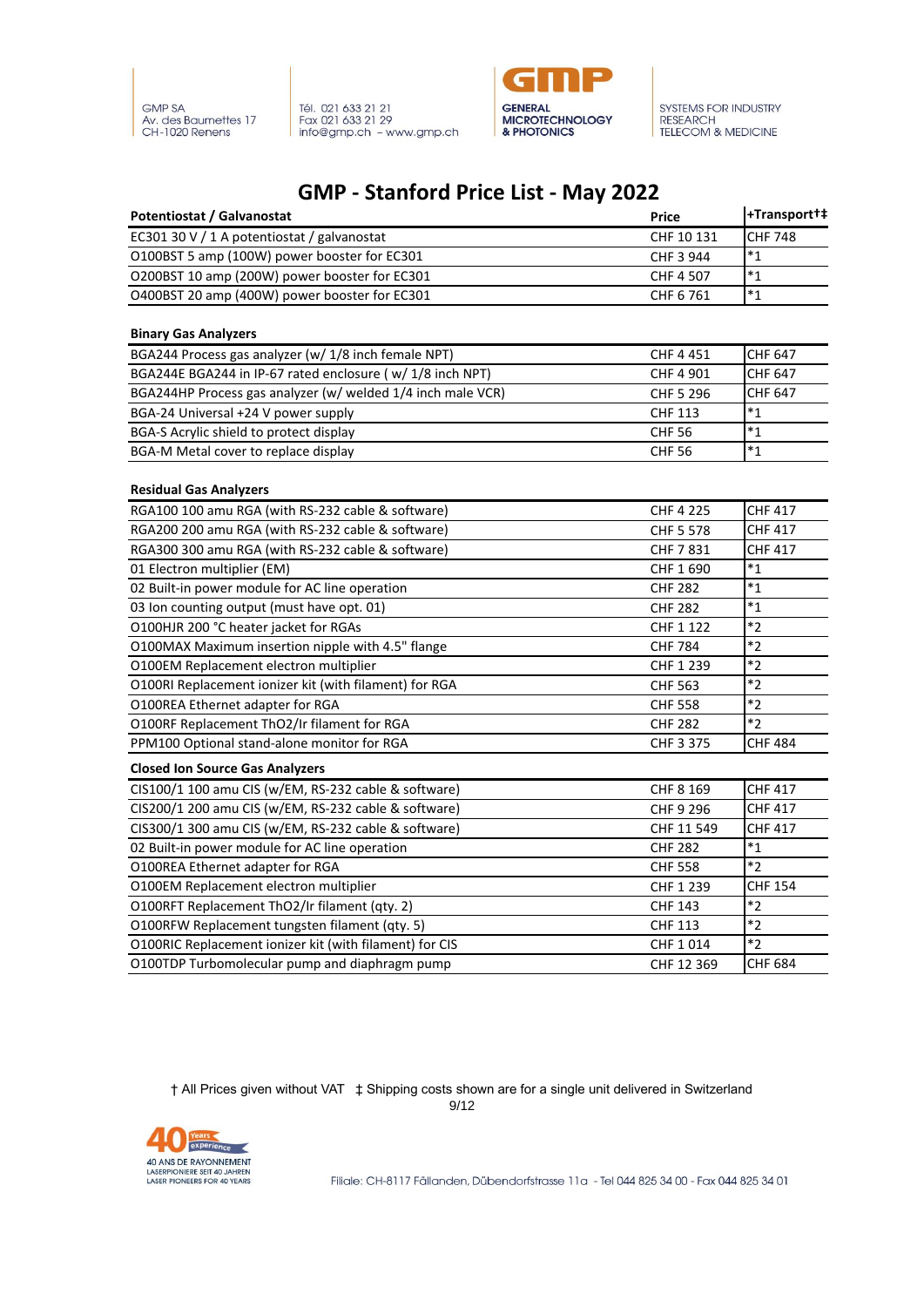



### **GMP - Stanford Price List - May 2022**

| <b>High Pressure Sampling Systems</b>                        | <b>Price</b>   | +Transport+‡   |
|--------------------------------------------------------------|----------------|----------------|
| PPR100/1 100 amu process monitoring system                   | CHF 22 535     | CHF 1 130      |
| PPR200/1 200 amu process monitoring system                   | CHF 23 662     | CHF 1 130      |
| PPR300/1 300 amu process monitoring system                   | CHF 25 916     | CHF 1 130      |
| QMS100 100 amu atmospheric sampling system                   | CHF 27 042     | CHF 816        |
| QMS200 200 amu atmospheric sampling system                   | CHF 28 169     | <b>CHF 816</b> |
| QMS300 300 amu atmospheric sampling system                   | CHF 30 423     | <b>CHF 816</b> |
| 01 High-vacuum rear port for QMS analyzers                   | <b>CHF 563</b> | $*_{1}$        |
| O100REA Ethernet adapter for RGA                             | <b>CHF 558</b> | $*_{2}$        |
| O100BV Bypass valve with orifice (0.01, 0.1, 1.0 or 10 Torr) | CHF 3 944      | $*2$           |
| UGA100 100 amu analyzer w/ electron multiplier & software    | CHF 39 381     | <b>CHF 857</b> |
| UGA200 200 amu analyzer w/ electron multiplier & software    | CHF 40 507     | <b>CHF 857</b> |
| UGA300 300 amu analyzer w/ electron multiplier & software    | CHF 42 761     | <b>CHF 857</b> |
| 01 Multi-port (16 ch.) sampling inlet                        | CHF 5 634      | $*_{1}$        |
| 02 Turbo pump venting port                                   | CHF 2 817      | $^*1$          |
| 03 Upgrade turbo pump for high hydrogen concentrations       | CHF 6761       | $*_{1}$        |
| O100HC Heated capillary                                      | CHF 1 465      | $*2$           |
| ULT100 100 amu analyzer w/ electron multiplier & software    | CHF 31 550     | <b>CHF 857</b> |
| ULT200 200 amu analyzer w/ electron multiplier & software    | CHF 32 676     | <b>CHF 857</b> |
| ULT300 300 amu analyzer w/ electron multiplier & software    | CHF 34 930     | <b>CHF 857</b> |
| 01 Ion gauge                                                 | CHF 1 690      | $*_{1}$        |
| 02 Turbo pump venting port                                   | CHF 2 817      | $*_{1}$        |
| <b>Gas Analyzer Accessories</b>                              |                |                |
| O100RF Replacement ThO2/Ir filament for RGA                  | <b>CHF 282</b> | *3             |
| 0100RL Replacement jonizer kit (with filament) for RGA       | <b>CHF 563</b> | $*3$           |

| <b>OTOOM REPRESENTED LIDZ/IL MANIEM TOL NOA</b>               | <b>CHILLOL</b> | ت              |
|---------------------------------------------------------------|----------------|----------------|
| O100RI Replacement ionizer kit (with filament) for RGA        | <b>CHF 563</b> | $*_{3}$        |
| O100EM Replacement electron multiplier                        | CHF 1 239      | <b>CHF 154</b> |
| O100RO Replacement orifice for O100BV (0.01, 0.1, 1, 10 Torr) | <b>CHF 113</b> | $*_{3}$        |
| O100BV Bypass valve with orifice (0.01, 0.1, 1.0 or 10 Torr)  | CHF 3 944      | <b>CHF 328</b> |
| O100RFT Replacement ThO2/Ir filament (qty. 2)                 | <b>CHF 141</b> | $*_{3}$        |
| O100RFW Replacement tungsten filament (qty. 5)                | <b>CHF 113</b> | $*_{3}$        |
| O100RIC Replacement ionizer kit (with filament) for CIS       | CHF 1014       | $*_{3}$        |
| O100TDP Turbomolecular pump and diaphragm pump                | CHF 11 268     | <b>CHF 684</b> |
| O100DPR Diaphragm pump factory rebuild                        | <b>CHF 901</b> | $*_{3}$        |
| O100DPRK Rebuild kit for diaphragm pump                       | <b>CHF 620</b> | *3             |
| O100TPE Turbomolecular pump exchange                          | CHF 2 817      | $*_{3}$        |
|                                                               |                |                |

† All Prices given without VAT ‡ Shipping costs shown are for a single unit delivered in Switzerland 10/12

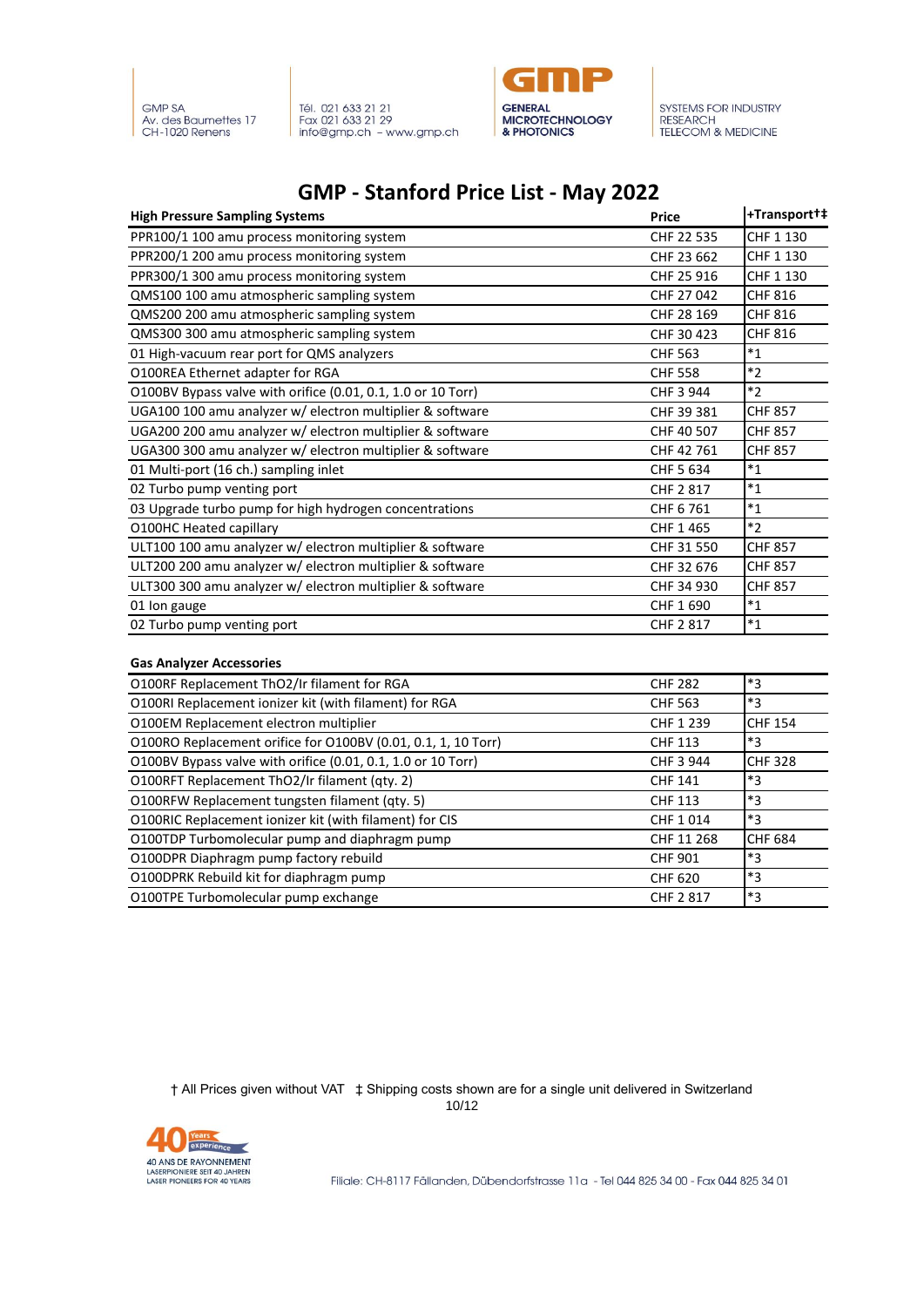





### **GMP - Stanford Price List - May 2022**

| <b>Ion Gauge Controller</b>                             | <b>Price</b>     | +Transport+#                   |
|---------------------------------------------------------|------------------|--------------------------------|
| IGC100 Ion gauge controller (with RS-232)               | CHF 2023         | <b>CHF 484</b>                 |
| 01 GPIB computer interface                              | CHF 671          | $^*1$                          |
| 02 Web interface with ethernet connection               | CHF 671          | $*_{1}$                        |
| 03 Eight-channel process control                        | <b>CHF 333</b>   | $*_{1}$                        |
| O100IG Second ion gauge channel                         | <b>CHF 333</b>   | $*2$                           |
| O100IGRM Rack mount tray for one or two IGC100s         | <b>CHF 169</b>   | $*2$                           |
| O100C1 10 ft. cable for glass, single filament gauges   | <b>CHF 312</b>   | $*2$                           |
| O100C1/1 25 ft. cable for glass, single filament gauges | <b>CHF 338</b>   | $*2$                           |
| O100C2 10 ft. cable for glass, dual filament gauges     | <b>CHF 312</b>   | $*2$                           |
| O100C2/1 25 ft. cable for glass, dual filament gauges   | <b>CHF 338</b>   | $*_{2}$                        |
| O100C3 10 ft. cable for nude gauges                     | <b>CHF 312</b>   | $*_{2}$                        |
| O100C3/1 25 ft. cable for nude gauges                   | <b>CHF 338</b>   | $*2$                           |
| O100CA1 Adapter for Micro-Ion® gauge                    | <b>CHF 113</b>   | $*2$                           |
| <b>Bayard-Alpert Ionization Gauges</b>                  |                  |                                |
| GR-100F 2.75" CF, 1" side tube, single fil., ThO2/Ir    | <b>CHF 451</b>   | $*3$                           |
| GW-100F 2.75" CF, 1" side tube, dual fil., Tungsten     | <b>CHF 451</b>   | *3                             |
| NR-F Nude, bi-filar helix grid, single fil., ThO2/Ir    | CHF 609          | $*3$                           |
| NR-F-UHV Nude, closed cage grid, dual fil., ThO2/Ir     | <b>CHF 620</b>   | *3                             |
| NW-F-UHV Nude, closed cage grid, dual fil., Tungsten    | <b>CHF 645</b>   | *3                             |
| O100RFADW Dual tungsten replacement fil. for NW-F-UHV   | <b>CHF 225</b>   | $*3$                           |
| O100RFASR Single ThO2/Ir replacement fil. for NR-F      | CHF 169          | *3                             |
| O100RFADR Dual ThO2/Ir replacement fil. for NR-F-UHV    | <b>CHF 200</b>   | *З                             |
| <b>Convection Enhanced Pirani Gauges</b>                | <b>Price</b>     |                                |
| PG108 G-P Convectron Pirani gauge, 1/8" NPT             | <b>CHF 225</b>   | $\overline{\ddot{\mathbf{3}}}$ |
| 01 1.33" rotatable CF flange                            | CHF <sub>0</sub> | $*_{1}$                        |
| 02 2.75" rotatable CF flange                            | CHF <sub>0</sub> | $*_{1}$                        |
| 03 16KF                                                 | CHF <sub>0</sub> | $*_{1}$                        |
| 04 25KF                                                 | CHF <sub>0</sub> | $*_{1}$                        |
| 05 40KF                                                 | CHF <sub>0</sub> | $*_{1}$                        |
| 06 1/4" VCR, female                                     | <b>CHF 87</b>    | $*_{1}$                        |
| O108C410 10 ft. cable for PG108, dual gauge             | <b>CHF 143</b>   | $*2$                           |
| O108C425 25 ft. cable for PG108, dual gauge             | <b>CHF 200</b>   | $*2$                           |

\*1 Free shipping if purchased at same time as main unit, purchase as an upgrade will require returning main unit to the factory, please contact us for pricing

\*2 Free shipping if purchased at same time as main unit, for purchasing separately please contact us.

\*3 Please contact us for pricing on the shipping for this item

† All Prices given without VAT ‡ Shipping costs shown are for a single unit delivered in Switzerland 11/12